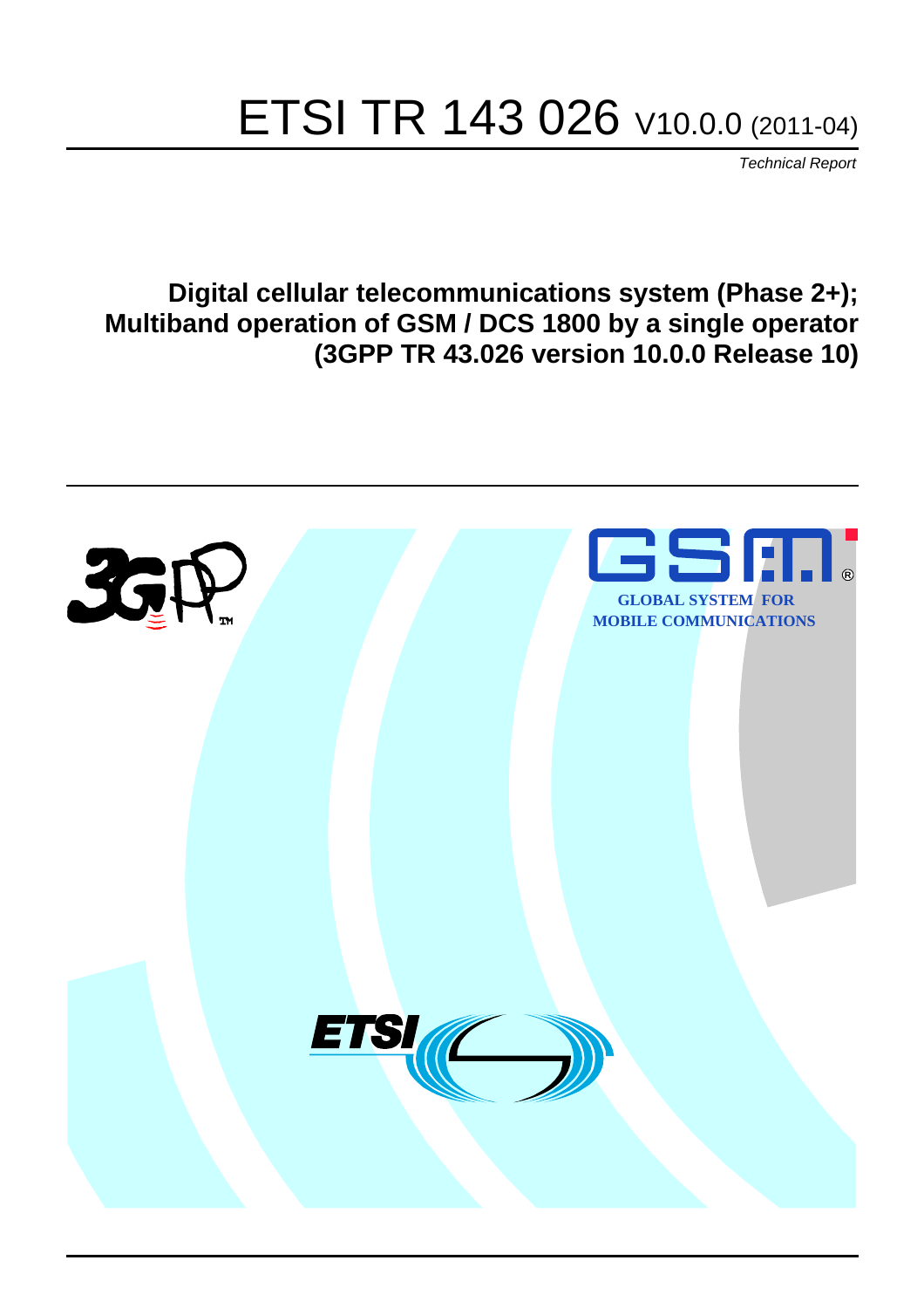Reference RTR/TSGG-0143026va00

> Keywords GSM

#### *ETSI*

#### 650 Route des Lucioles F-06921 Sophia Antipolis Cedex - FRANCE

Tel.: +33 4 92 94 42 00 Fax: +33 4 93 65 47 16

Siret N° 348 623 562 00017 - NAF 742 C Association à but non lucratif enregistrée à la Sous-Préfecture de Grasse (06) N° 7803/88

#### *Important notice*

Individual copies of the present document can be downloaded from: [http://www.etsi.org](http://www.etsi.org/)

The present document may be made available in more than one electronic version or in print. In any case of existing or perceived difference in contents between such versions, the reference version is the Portable Document Format (PDF). In case of dispute, the reference shall be the printing on ETSI printers of the PDF version kept on a specific network drive within ETSI Secretariat.

Users of the present document should be aware that the document may be subject to revision or change of status. Information on the current status of this and other ETSI documents is available at <http://portal.etsi.org/tb/status/status.asp>

If you find errors in the present document, please send your comment to one of the following services: [http://portal.etsi.org/chaircor/ETSI\\_support.asp](http://portal.etsi.org/chaircor/ETSI_support.asp)

#### *Copyright Notification*

No part may be reproduced except as authorized by written permission. The copyright and the foregoing restriction extend to reproduction in all media.

> © European Telecommunications Standards Institute 2011. All rights reserved.

**DECT**TM, **PLUGTESTS**TM, **UMTS**TM, **TIPHON**TM, the TIPHON logo and the ETSI logo are Trade Marks of ETSI registered for the benefit of its Members.

**3GPP**TM is a Trade Mark of ETSI registered for the benefit of its Members and of the 3GPP Organizational Partners. **LTE**™ is a Trade Mark of ETSI currently being registered

for the benefit of its Members and of the 3GPP Organizational Partners.

**GSM**® and the GSM logo are Trade Marks registered and owned by the GSM Association.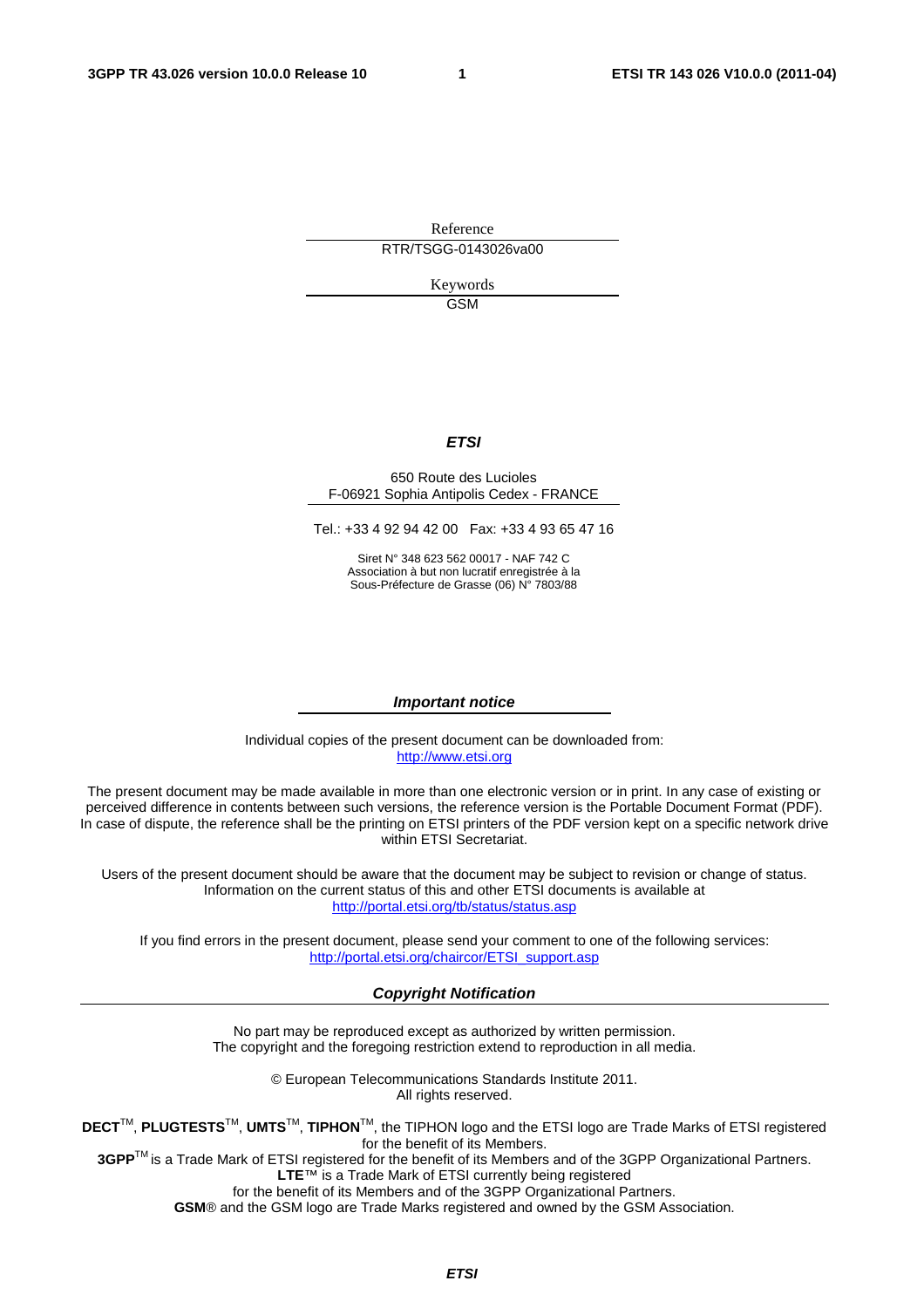# Intellectual Property Rights

IPRs essential or potentially essential to the present document may have been declared to ETSI. The information pertaining to these essential IPRs, if any, is publicly available for **ETSI members and non-members**, and can be found in ETSI SR 000 314: *"Intellectual Property Rights (IPRs); Essential, or potentially Essential, IPRs notified to ETSI in respect of ETSI standards"*, which is available from the ETSI Secretariat. Latest updates are available on the ETSI Web server [\(http://webapp.etsi.org/IPR/home.asp\)](http://webapp.etsi.org/IPR/home.asp).

Pursuant to the ETSI IPR Policy, no investigation, including IPR searches, has been carried out by ETSI. No guarantee can be given as to the existence of other IPRs not referenced in ETSI SR 000 314 (or the updates on the ETSI Web server) which are, or may be, or may become, essential to the present document.

# Foreword

This Technical Report (TR) has been produced by ETSI 3rd Generation Partnership Project (3GPP).

The present document may refer to technical specifications or reports using their 3GPP identities, UMTS identities or GSM identities. These should be interpreted as being references to the corresponding ETSI deliverables.

The cross reference between GSM, UMTS, 3GPP and ETSI identities can be found under [http://webapp.etsi.org/key/queryform.asp.](http://webapp.etsi.org/key/queryform.asp)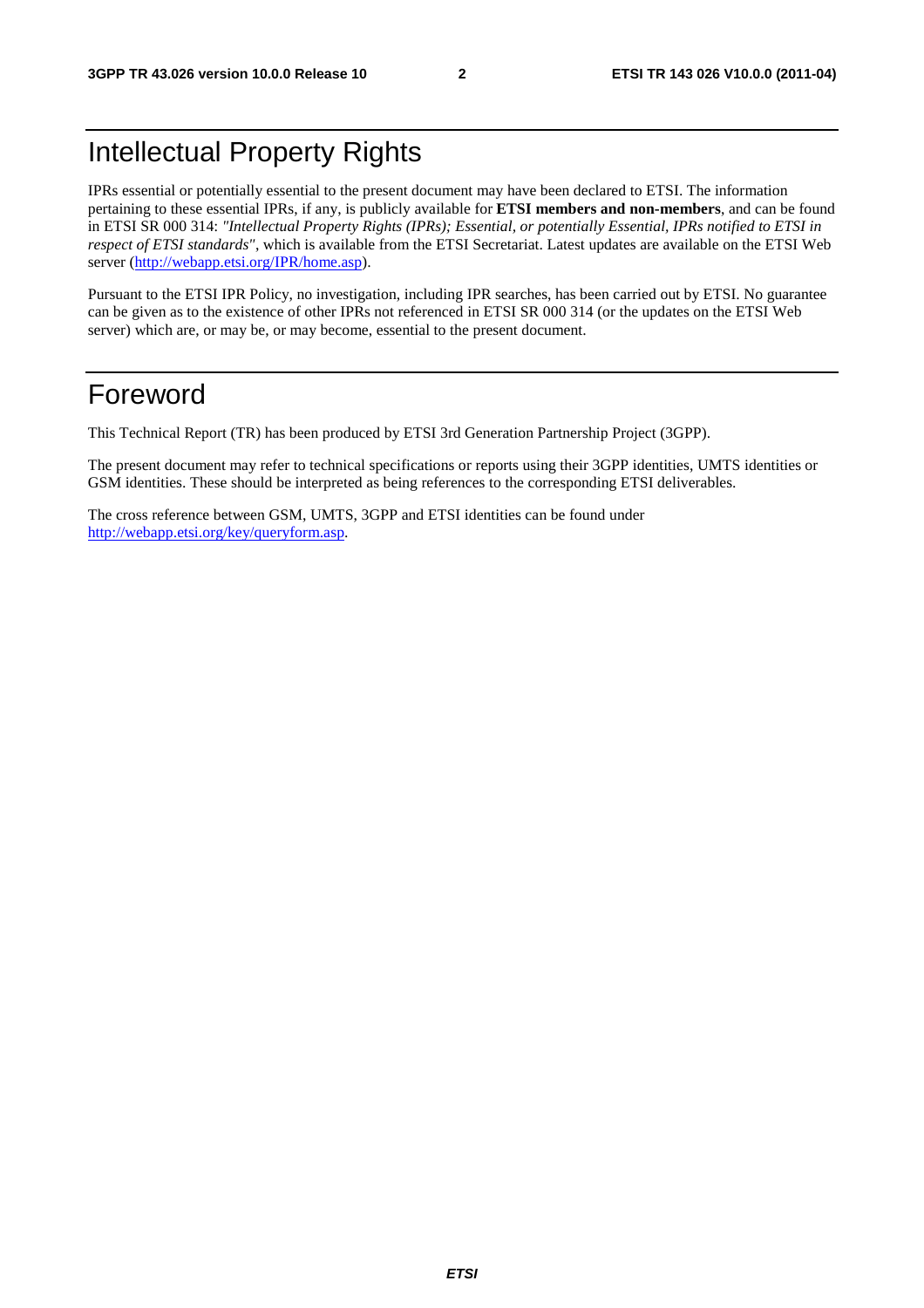$\mathbf{3}$ 

# Contents

| 1<br>1.1<br>1.2                                                              |                                                                                     |  |  |  |  |
|------------------------------------------------------------------------------|-------------------------------------------------------------------------------------|--|--|--|--|
| 2<br>2.1<br>2.2<br>2.3<br>2.4<br>2.5                                         |                                                                                     |  |  |  |  |
| 3<br>3.1<br>3.2<br>3.3<br>3.4                                                |                                                                                     |  |  |  |  |
| 4<br>4.1<br>4.1.1<br>4.1.2<br>4.1.3<br>4.2<br>4.3<br>4.4                     |                                                                                     |  |  |  |  |
| 5<br>5.1<br>5.2<br>5.3                                                       |                                                                                     |  |  |  |  |
| 6<br>6.1<br>6.1.1<br>6.1.2<br>6.2<br>6.2.1<br>6.2.2<br>6.3<br>6.3.1<br>6.3.2 | Mixed neighbour cell lists                                                          |  |  |  |  |
| Annex A:                                                                     |                                                                                     |  |  |  |  |
| A.1                                                                          |                                                                                     |  |  |  |  |
| A.2                                                                          |                                                                                     |  |  |  |  |
| A.3                                                                          | Proposed for WI "Technical enhancements" and required by WI "Multiband operation"11 |  |  |  |  |
| A.4                                                                          |                                                                                     |  |  |  |  |
| A.5                                                                          |                                                                                     |  |  |  |  |
| <b>Annex B:</b>                                                              |                                                                                     |  |  |  |  |
|                                                                              |                                                                                     |  |  |  |  |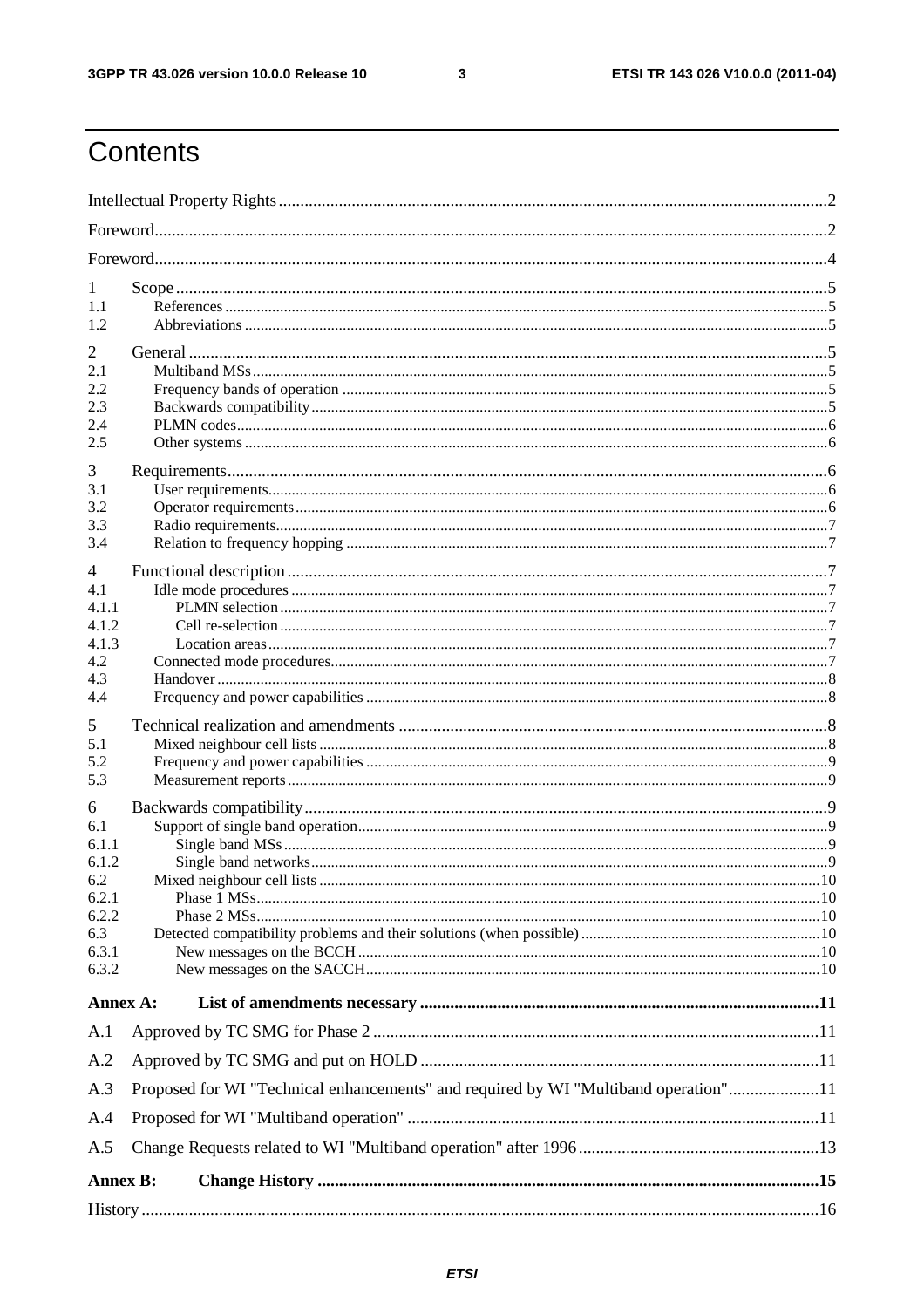# Foreword

This Technical Specification has been produced by the 3<sup>rd</sup> Generation Partnership Project (3GPP).

The contents of the present document are subject to continuing work within the TSG and may change following formal TSG approval. Should the TSG modify the contents of the present document, it will be re-released by the TSG with an identifying change of release date and an increase in version number as follows:

Version x.y.z

where:

- x the first digit:
	- 1 presented to TSG for information;
	- 2 presented to TSG for approval;
	- 3 or greater indicates TSG approved document under change control.
- y the second digit is incremented for all changes of substance, i.e. technical enhancements, corrections, updates, etc.
- z the third digit is incremented when editorial only changes have been incorporated in the document.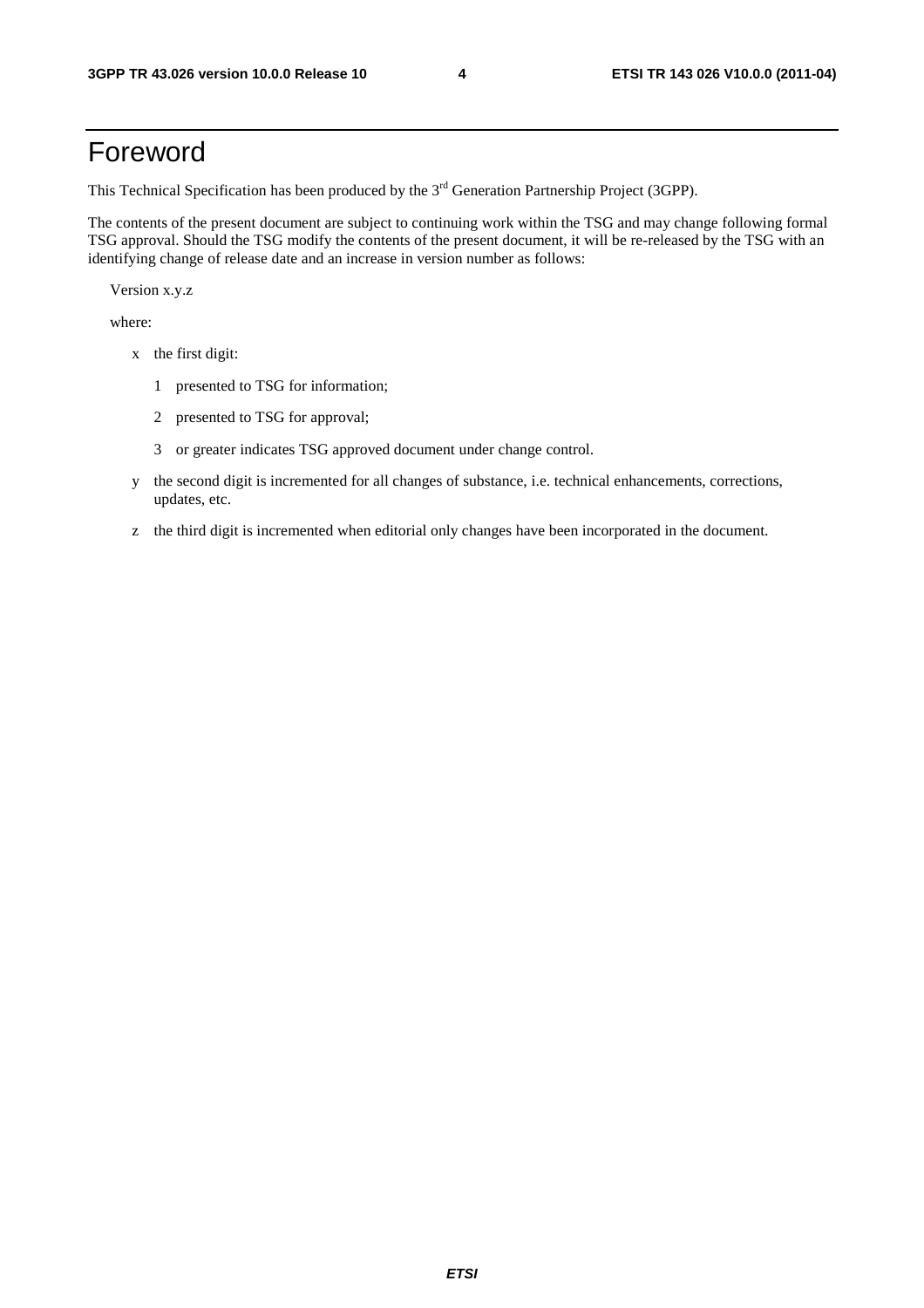# 1 Scope

The purpose of the present document is to describe the functionality of a Multiband GSM/DCS Network operated by a single operator and the Multiband GSM/DCS Mobile Station (MS). It also describes the necessary amendments to the GSM/DCS phase 2 specifications for the technical realization of the function.

The resulting Amendment Requests (AR) and Change Requests (CR) necessary for Multiband Operation are listed in annex A.

# 1.1 References

Not relevant to the present document.

# 1.2 Abbreviations

Abbreviations used in the present document are listed in GSM 01.04.

# 2 General

Multiband operation of GSM/DCS by a single operator enables an operator, with licenses in more than one of the frequency bands specified in the GSM specifications, to support the use of multiband MSs in all bands of the licenses. In addition it also enables the operator to support the use of single band MSs in, at least, one band of the licenses.

Multiband GSM/DCS MSs, are MSs which are capable of using more than one of the frequency bands specified in the GSM specifications. The multiband MS is specified in GSM 02.06. (AR02.06-A001) and in section 2.1.

The use of multiband operation and development of multiband MSs are optional for operators and manufactures.

### 2.1 Multiband MSs

A MS which supports more than one band and the functionality below is defined as a Multiband MS.

The multiband MS has the functionality to perform handover, channel assignment, cell selection and cell re-selection between all its bands of operation within one PLMN, i.e. when one PLMN code is used in all bands. In addition it has the functionality to make PLMN selection, in manual or automatic mode, in all its bands of operation. The multiband MS shall meet all requirements specified for each individual band supported. In addition it shall meet the extra functional requirements for the multiband MSs.

# 2.2 Frequency bands of operation

Multiband operation shall be possible with any combination of the frequency bands specified in the GSM specifications. No frequency band is treated as a primary band in the specification. The operators may however use control mechanisms to make the MSs treat one of the bands with priority.

As a first implementation of Multiband operation only operation with GSM 900 (Standard or Extended) and DCS 1 800 is included in the standard. The proposed procedures shall however make it possible for operation between other bands if such are included in the core specifications in the future.

# 2.3 Backwards compatibility

Backwards compatibility with phase 1 and phase 2 single band mobiles shall be ensured by the specification of multiband operation. A multiband PLMN shall therefore, in addition to support of multiband MSs, be able to support the use of single band mobiles for, at least one of the bands of operation.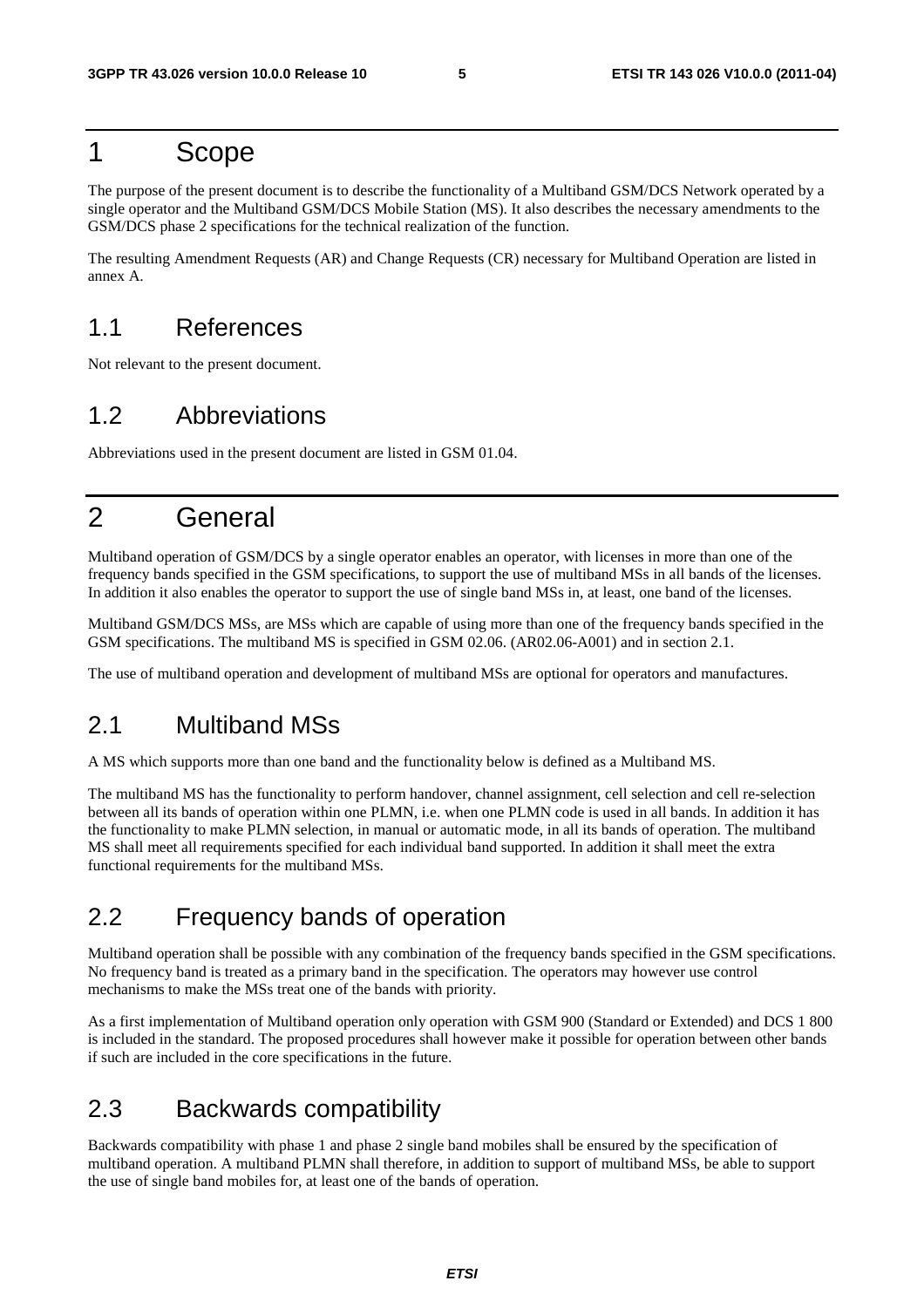Backwards compatibility by the multiband MSs shall also be ensured. The MSs shall therefore be able to, functionally, work as single band mobiles in a single band network.

### 2.4 PLMN codes

Multiband operation of GSM/DCS by a single operator, with handover and assignment between the bands, implies that only one PLMN code is used in all bands of operation. Handover or assignment between PLMNs is not covered by this document or the work item.

An operator, with license in more than one band, may however support multiband mobiles without handover and assignment between the bands. If so, more than one PLMN code may be used. This is already covered with the phase 1 and phase 2 specifications.

# 2.5 Other systems

Multiband operation by a single operator does not include multi mode operation, i.e. handover, assignment or roaming between GSM/DCS and systems covered by other specifications or standards. The amendments of the GSM/DCS specifications for multiband operation may however be done in a flexible way so that multi mode operation can make use of the same procedures.

# 3 Requirements

# 3.1 User requirements

No special actions by the user shall be necessary to use a multiband MS. The possibility for the user to decide to operate the MS in a single band mode may however be supported. Indications may also be given to the user of which band is being used.

The user of a multiband MS shall be able to roam between PLMNs operating in any of the MS's frequency bands of operation. The MS shall therefore, at PLMN selection, present all available PLMNs within its frequency bands of operation.

# 3.2 Operator requirements

The use of multiband operation shall be optional for the operator. Multiband MSs must therefore be able to, functionally, work as single band MSs in a single band network.

When multiband operation is used, it shall be possible to provide coverage in one frequency band independently of the coverage in another band..

Two options can be implemented by an operator when operating a multiband network :

- i) a BCCH in each band of operation;
- ii) a common BCCH in only one of the band of operation when resources across all bands are co-located and synchronized.
- NOTE: For case ii), in order to ensure proper operation of the network, the operator should take into account issues related to the difference of propagation between the different bands, e.g GSM and DCS when performing cell planning. As far as synchronization issues are concerned, the requirements for TA for multiband BTSs may only be fulfilled when the TA is the same in the two bands, i.e. within the tolerance as defined in GSM 05.10. This imposes some restrictions on the cells where the two bands are supported (e.g. small cells).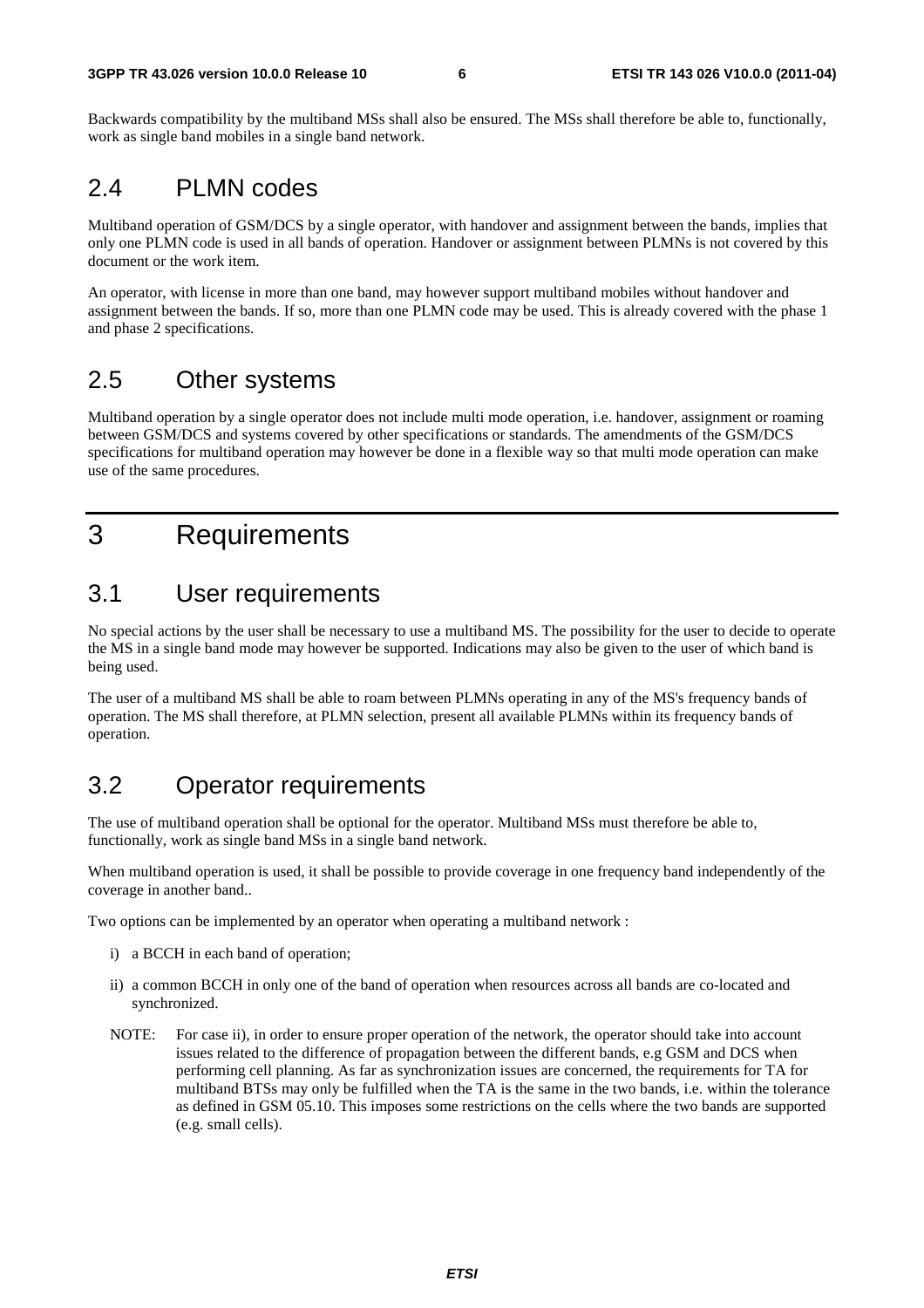### 3.3 Radio requirements

The radio requirements for GSM and DCS in the present GSM/DCS specification differs in some cases. A multiband MS and the multiband network shall meet all requirements for each band of operation respectively. Type approval of multiband MSs will be covered by the respective test specifications and some additional tests for the multiband functionality.

# 3.4 Relation to frequency hopping

The multiband MS and the multiband network shall support frequency hopping within each band of operation. Frequency hopping between the bands of operation is not required.

# 4 Functional description

To understand the necessary amendments of the phase 2 specifications functional descriptions of different procedures and solutions are described below. The technical realization are described in clause 5 and the actual amendments are listed in annex 1 with a brief description.

### 4.1 Idle mode procedures

The idle mode procedures will not be different for multiband MSs or networks. Only the fact that more than one band is available has to be taken into account.

### 4.1.1 PLMN selection

A multiband MS shall use the normal PLMN selection procedures, as specified in GSM 02.11 and 03.22, with the additional requirement to select from all available PLMNs in all bands of operation. When presenting available PLMNs it shall show all available PLMNs within the MSs bands of operation. A multiband PLMN may have BCCHs available on more than one band but shall still be treated as one PLMN and must therefore only be presented once.

PLMN search time, at switch on, will be the sum of the search times presently specified for each band of operation if no prior knowledge is stored in the MS.

#### 4.1.2 Cell re-selection

The multiband network will send out neighbour cell lists which may contain a mixture of channels from different frequency bands. The multiband MSs shall follow the normal cell-re-selection procedures with the addition to monitor all channels within the neighbour cell list which are within the MS's bands of operation. All MSs shall ignore channel numbers which are outside its bands of operation. Channels within the MS's bands of operation shall be monitored.

Priority at cell re-selection can be given to one of the bands of operation by using existing phase 2 parameters.

Compatibility with phase 1 and phase 2 MSs will be ensured by the procedures described in clause 6.

#### 4.1.3 Location areas

No special requirements are specified for the allocation of location areas among the cells in a multiband network. It shall therefore be possible the use the same or different location areas for cells in different frequency bands irrespective of their location.

# 4.2 Connected mode procedures

The multiband network will send out neighbour cell lists which may contain a mixture of channels from different frequency bands. The multiband MS shall use the normal monitor and reporting procedures with the additional requirement to monitor and report from all channels within its bands of operation.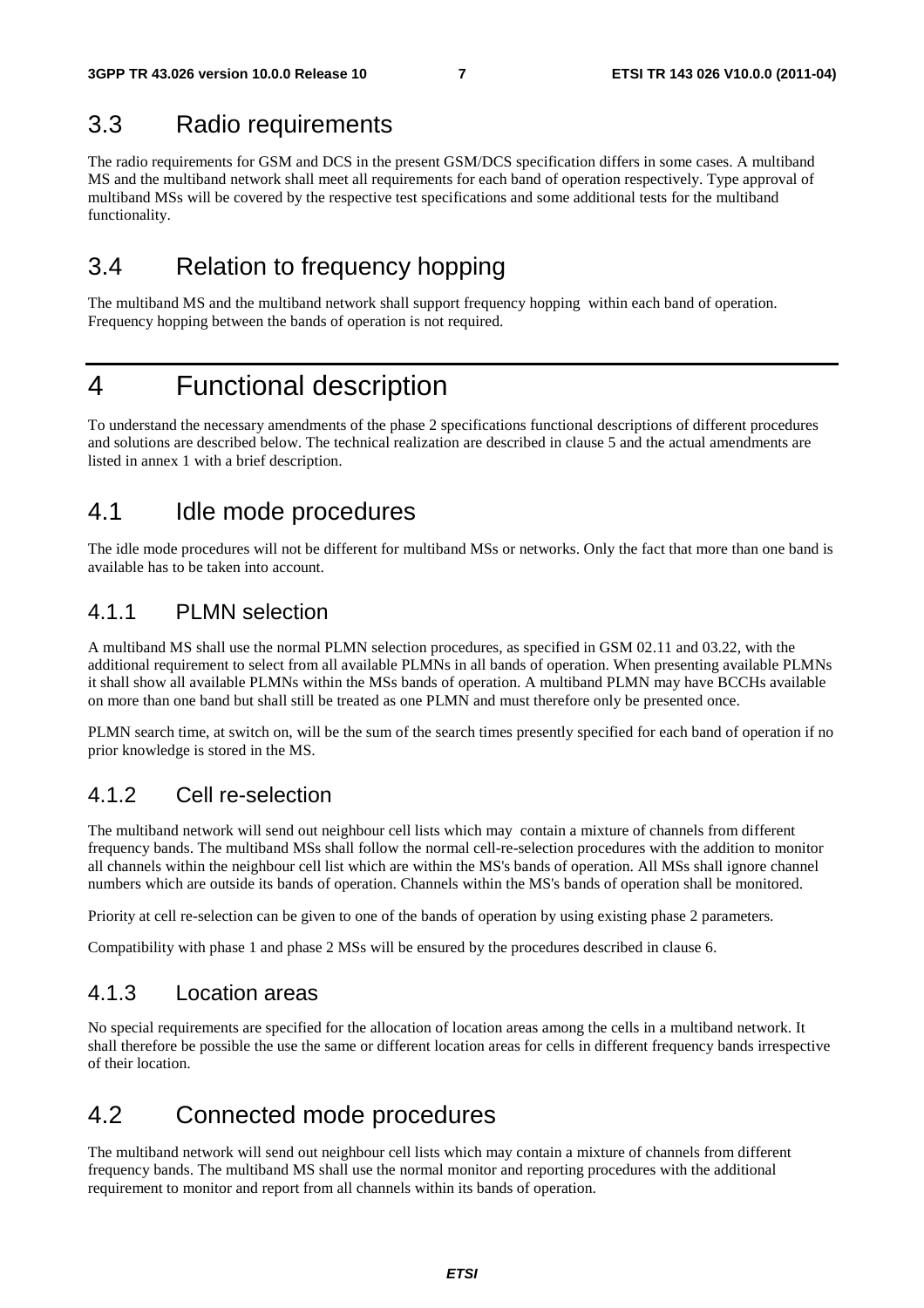# 4.3 Handover

Based on the measurement reports sent by the multiband MS the network will send handover commands to any channel within the MS's bands of operation.

To ensure that handover is possible to a cell which was not reported to be the strongest candidate, e.g. for traffical reasons, a multiband MS shall report at least the number of strongest candidates on each band measured and identified as indicated by the parameter Multiband\_Reporting sent in System Information 2ter/5ter. The coding of this parameter is specified in AR 05.08-A006.

Any MS will only send measurement reports from cells within its bands of operation. Handover commands to cells outside the bands of operation will therefore not occur..

# 4.4 Frequency and power capabilities

The network will be informed by the MS of its frequency and power capabilities to ensure that all procedures, e.g. the handover algorithm, gets accurate information.

5 Technical realization and amendments

The technical realization, e.g. bit mapping, is described in this clause. Also, the necessary amendment is described and reference is made to the amendment request presented.

# 5.1 Mixed neighbour cell lists

A multiband network may use System Information 2/5, System Information 2bis/5bis and a new System Information 2ter/5ter to inform the MSs about the available neighbour cell frequencies. The BCCH channel list consists either of only the sub list derived from the neighbour cell description information element(s) in SI 2/5 (and possibly SI 2bis/5bis) or that sub list concatenated with the neighbour cell description information element received in SI 2ter/5ter in case SI 2ter/5ter is also received. Indication that 2ter is available is included in the SI3 rest octets. Channel numbers which are outside the bands of operation of a MS will be ignored. The scheduling of the sending of SI 2ter on BCCH is specified in AR05.02-A001.

Solution to problems with backwards compatibility are described in clause 6.

Different encoding of the BCCH frequencies in the BA list give different numbers of possible combinations and number of neighbour cells in the list. The limitations are given below:

#### **1024 range**

This allows to encode 2 - 16 frequencies, the frequencies being spread among up to 1024 ARFCNs. This cover more than P-GSM, E-GSM and DCS 1800 together.

#### **512 range**

This allows to encode 2-18 frequencies, the frequencies being spread among up to 512 consecutive ARFCNs. This would cover the E-GSM and DCS for instance.

#### **256 range**

This allows to encode 2-22 frequencies, the frequencies being spread among up to 256 consecutive ARFCNs.

#### **128 range**

This allows to encode 2-29 frequencies, the frequencies being spread among up to 128 consecutive ARFCNs.

#### **Variable bit map**

This allows any combination among 112 consecutive ARFCNs.

#### **Bit map 0**

This allows to encode 124 frequencies among ARFCNs 1-124.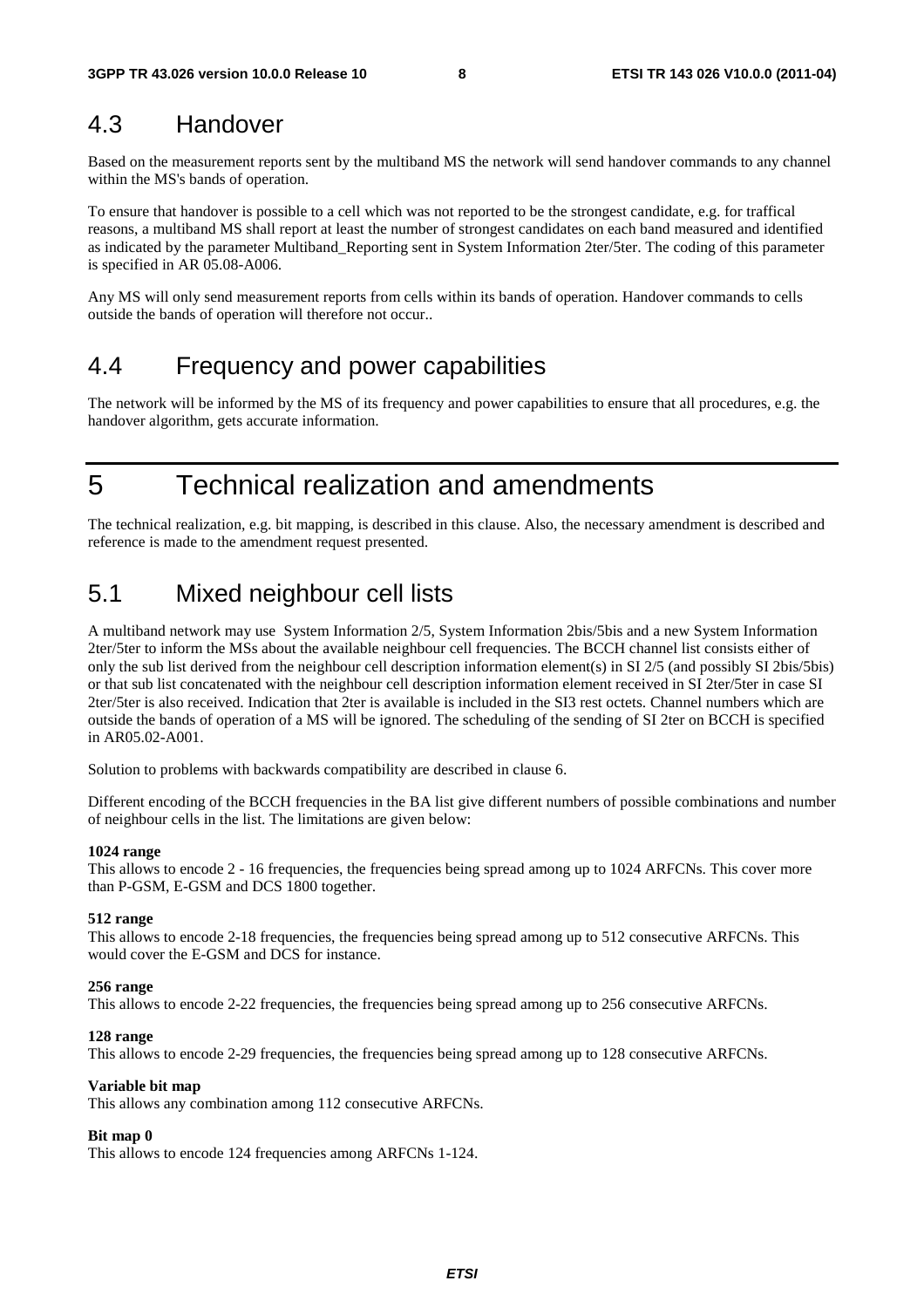# 5.2 Frequency and power capabilities

The network has to be informed of the frequency capabilities and the associated power capability of the multiband MS, on each frequency band, at call set up to ensure a reliable functionality. A multiband mobile shall therefore send a classmark change message with CM3 information as early as possible according to the procedure described in AR 04.08-A069 and AR 04.08-A071 (Early Classmark Sending)*.* In order to give an early indication to the network that the MS is capable of using the Early Classmark Sending, one bit in CM1 and CM2 is used (the spare bit in front of the A5/1 bit).

The network may forbid the MS to use Early Classmark Sending by setting the Early Classmark Sending Control (ECSC) bit in the SI3 rest octets to "L".

The requirement on the timing of the Classmark Change message, such that the MS send CM change in the empty uplink block following the reception of the L2 UA frame, is specified in AR 04.13-A001.

An operator may decide to delay or inhibit the sending of the Classmark Change message from the BSC to the MSC if it was received immediately after the initial L3 message. This is described in AR08.08-A013.

Any combination of frequency bands and power capabilities in the GSM specifications shall be possible. The coding of frequency and power capabilities according to the solution in AR04.08-A007 ensure this flexibility and also give room for further evolution.

### 5.3 Measurement reports

The multiband MS will normally report the signal strength of six strongest and identified neighbour cells as a normal MS. These cells may however not use the same frequency band.

To ensure that handover is possible, e.g. for traffical reasons, to a cell which was not reported to be the strongest candidate, a multiband MS shall, for each band, report at least the number of strongest candidate cells measured and identified as indicated by the MultibandReporting parameter. This parameter is sent in the 5ter and 2ter messages with two bits from the Skip Indicator, which will not be used in 2ter/5ter. The maximum of six cells reported is still unchanged.

The sending of the MultibandReporting parameter is specified in AR04.08-A015.The coding of the two bits in the parameter is specified in AR 05.08-A006.

# 6 Backwards compatibility

Multiband operation will be specified to be backwards compatible so that no harm is made to existing networks and that phase 1 and phase 2 single band mobiles will work in a multiband network.

# 6.1 Support of single band operation

### 6.1.1 Single band MSs

A multiband network will normally support single band mobiles in each of the bands of operation but in some cases (common BCCH in one band), it will only support single band mobiles in one of the bands of operation. Single band signalling will be present as well as multiband signalling.

### 6.1.2 Single band networks

The multiband MSs will, functionally, work as single band mobiles in a single band network.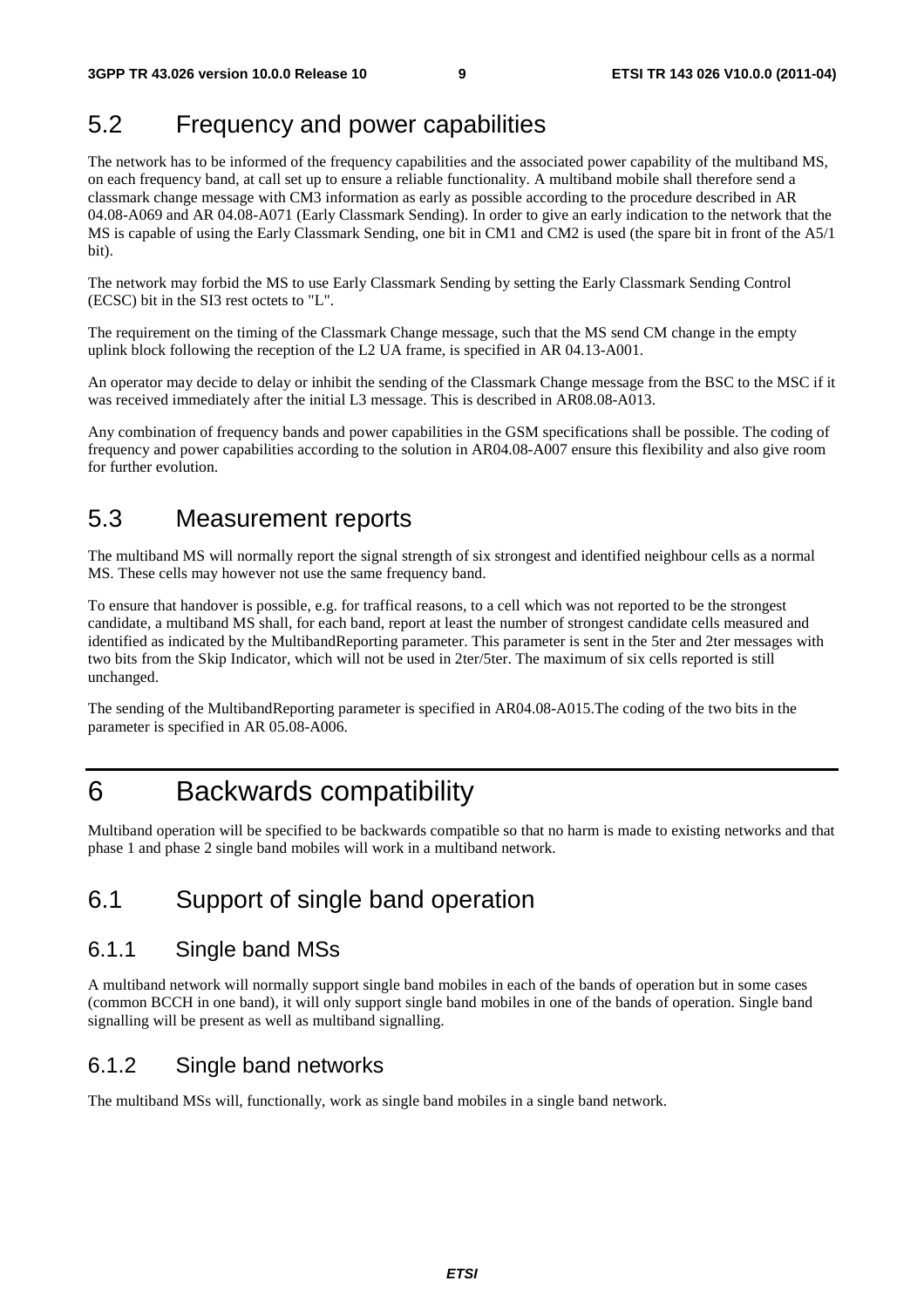# 6.2 Mixed neighbour cell lists

### 6.2.1 Phase 1 MSs

Some phase 1 DCS mobiles ignores the whole BA list if frequencies outside the DCS band is contained in the BA list. System Information 2ter/5ter are therefore introduced to solve this problem. In multiband PLMNs, where phase 1 DCS MSs will be present, SI 2ter/5ter will be used to indicate the ARFCNs outside the DCS1800 band. SI 2ter/5ter will then be ignored by the phase 1 MSs but SI2/5 and 2bis/5bis will still be used.

### 6.2.2 Phase 2 MSs

Phase 2 mobiles will only ignore channel numbers, i.e. not the whole BA list, which are outside the bands of operation of the MS. This is already included in the phase 2 specifications (CR-04.08-665).

# 6.3 Detected compatibility problems and their solutions (when possible)

### 6.3.1 New messages on the BCCH

Some GSM 900 phase 1 mobiles will not operate properly if new SI messages with a L2 pseudolength greater than 1 are received. To be able to provide service to these mobiles in a multiband 900-1800 network with P-GSM 900 phase 2 mobiles, the handling of the pseudolength received in SI messages have been modified and some measures to avoid the situation have been defined in ETR 09.94. The changes introduced are:

- Phase 2 mobiles are recommended to ignore the L2 pseudolength received in all SI messages. For the System Information 2ter message mobiles are required to ignore the received L2 pseudolength. (CR -04.08-A239 rev 2 and 238 rev 2)
- Networks shall set the L2 pseudolength in the SI 2ter message to 0. SI 2bis must not be used in the P-GSM band. (CR -09.94-A007 rev 1)

### 6.3.2 New messages on the SACCH

Some phase 1 mobiles may experience performance degradations if the network sends SI messages not defined in phase 1 on the SACCH. The recommended measures to avoid this degradation have been defined in ETR 09.94 (CR -09.94- A007 rev 1):

- Networks shall not send SI 5ter messages on the SACCH to phase 1 GSM or DCS mobiles or SI 5bis messages on the SACCH to phase 1 GSM mobiles.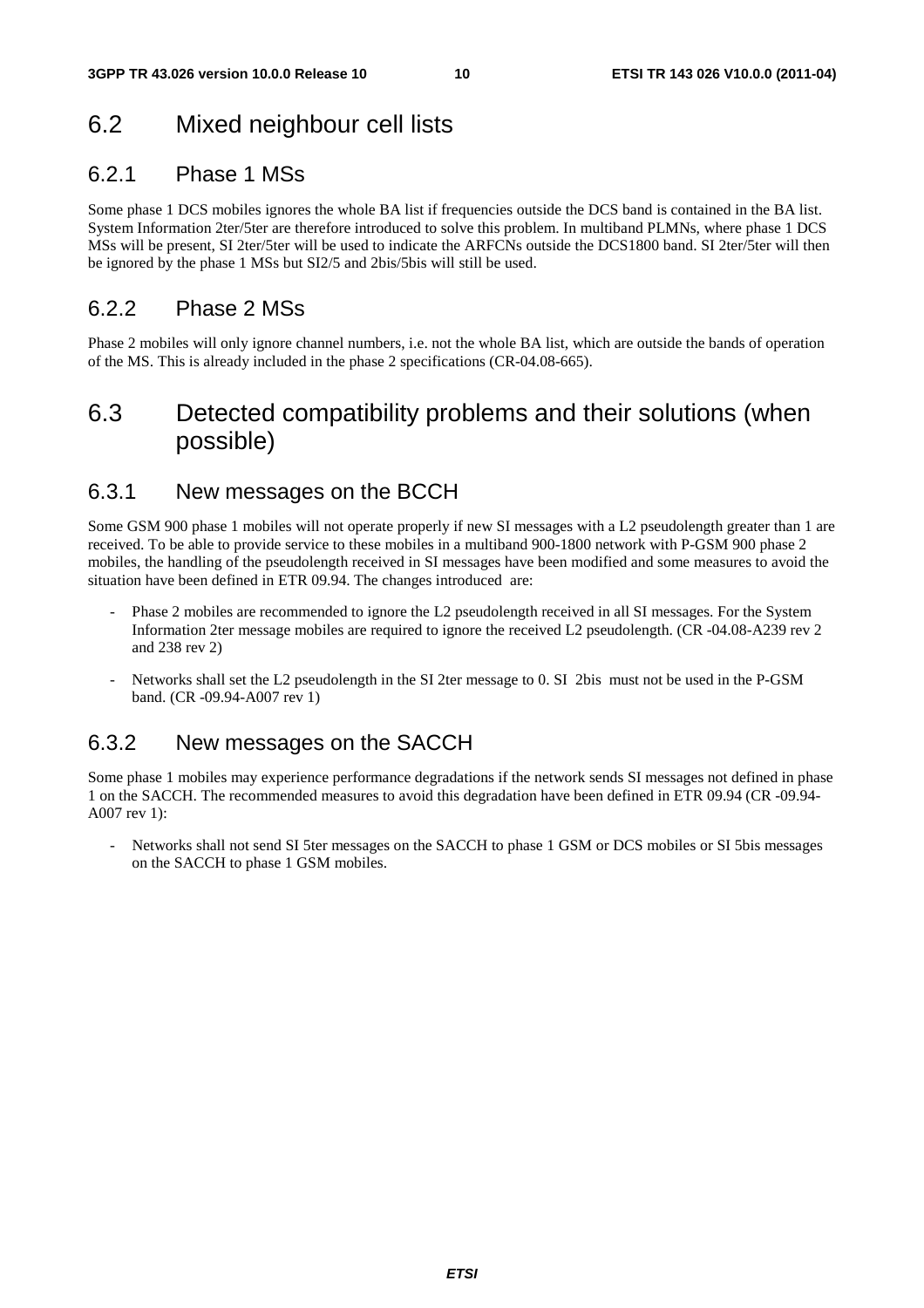# Annex A: List of amendments necessary

# A.1 Approved by TC SMG for Phase 2

A.1.1 CR-04.08-665 on mixed frequency lists

Compatibility ensured for phase 2 mobiles in a multiband PLMN.

# A.2 Approved by TC SMG and put on HOLD

A.2.1 AR 08.58-A005r4 "Sending of SACCH System Information on a call-by-call basis"

Procedures to send SI on SACCH based on the MS capabilities. This is part of WI "Technical Enhancements" and was approved at SMG#14.

# A.3 Proposed for WI "Technical enhancements" and required by WI "Multiband operation"

#### A.3.1 AR 04.08-069 "Early Classmark Sending" and AR 04.08-071 "Early Classmark Sending"

The multiband MS shall automatically send the CLASSMARK CHANGE message as soon as the main signalling link is established (Early Classmark Sending) if so permitted by the network, as indicated in the last reception in the accessed cell of the SYSTEM INFORMATION 3 message.

#### A.3.2 AR 04.13-A002r1 "Performance requirements on the sending of the CLASSMARK CHANGE message"

Requirements on the MS to send CM Change in the first uplink block after receiving UA-frame in downlink.

#### A.3.3 AR 08.08-A013r3 "Early sending of CLASSMARK CHANGE"

Inclusion of the option for the BSS to delay or suppress the sending of the CLASSMARK UPDATE message to the MSC in case the CLASSMARK CHANGE message was received at initial connection establishment.

#### A.3.4 CR 09.90-033 "Early sending of Classmark change indication in CLASSMARK IE"

A phase 2 MS uses one bit in Classmark 1 and 2 IE to indicate its capability in terms of early sending of classmark change message. This bit was associated to another meaning and its use leads to the use of a former reserved value.

# A.4 Proposed for WI "Multiband operation"

A.4.1 AR 02.06-A001r2 "Definition of multiband MS type"

Inclusion of multiband possibilities and definition of the multiband MS.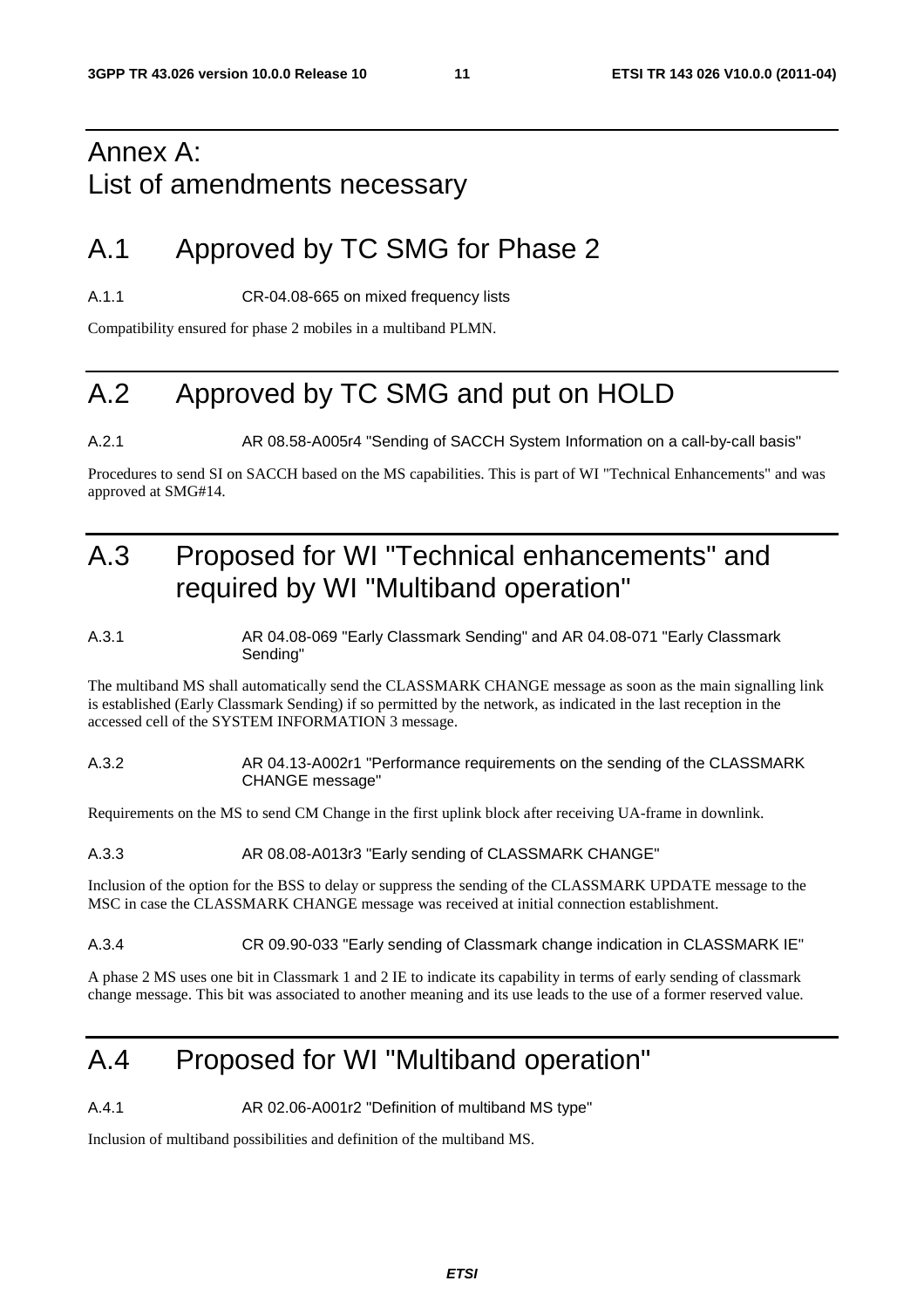#### A.4.2 AR 02.11-A004 "Clarifications for multiband operation"

Clarifications about the possibilities to use multiband operation and presentation of available PLMNs.

A.4.3 AR 03.22-A004 "Support of multiband operation by a single operator"

Removal of inconsistencies with multiband operation.

A.4.4 **AR 04.08-A007r2** "Multiple band MSs in a dual band network"

Extended coding of frequency and power capabilities in CM3.

A.4.5 AR 04.08-A015r5 "New SI messages 2ter and 5 ter"

Introduction of the two new SI messages 2ter and 5ter to ensure backwards compatibility.

A.4.6 AR 05.01-A004 "Amendments for multiband operation"

Clarification of the functionality of, and radio requirements on, multiband MSs.

A.4.7 AR05.02-A001 "Inclusion of System Information 2ter for multiband operation"

Scheduling of the sending of System Information 2ter on BCCH.

A.4.8 AR 05.05-A008 "Amendments for multiband operation"

Specification of possible frequency bands and the functionality of the multiband MS.

A.4.9 AR 05.08-A006 "Amendments for multiband operation"

Specification of the radio requirements, e.g. measurement reporting, on the multiband MS.

A.4.10 AR08.58-A006r1 "Introduction of SI 2ter and 5ter"

New code points for SI 2ter and 5ter included in GSM 08.58.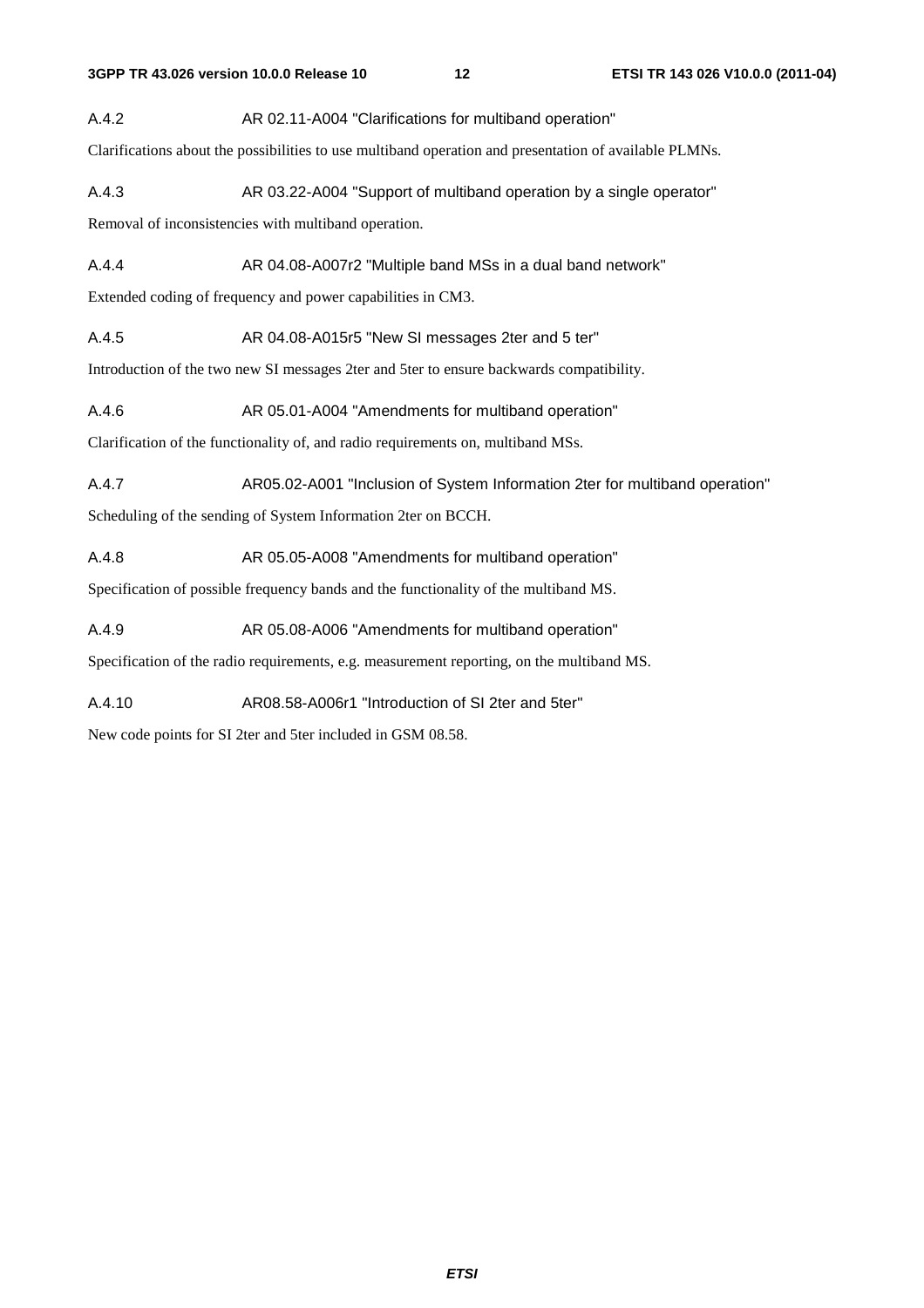- A.4.11 CR11.10- 846 "Introduction of new section 26.11 for Multiband specific signalling tests"
- A.4.12 CR11.10- 847 "Inclusion of reference to new section 26.11 in introduction to section 26"
- A.4.13 CR11.10- 848 "Immediate assignment procedures: multiband"
- A.4.14 CR11.10- 849 "Handover procedure: Multiband MSs"
- A.4.15 CR11.10- 850 "Structured procedures, multiband"
- A.4.16 CR11.10- 851 "Default message contents for section 26.11"
- A.4.17 CR11.10- 852 "Modification of section 26.3 for Multiband MSs"
- A.4.18 CR11.10- 853 "Received signal measurements for multiband MSs"
- A.4.19 CR11.10- 854 "Measurement reporting for Multiband MS"

# A.5 Change Requests related to WI "Multiband operation" after 1996

NOTE: This may not be a complete list, and is provided for indicative purposes only.

A.5.1 CR04.08-A178 "Handling of multiple frequency redefinitions"

A179 was the matching CR for the phase 2 specification.

- A.5.2 CR04.08-A154r2 "Indication of multislot class"
- A.5.3 CR03.26- A002r1 "Amendment for multiband Operation (common BCCH for the different bands of operation)"

A001r1 was the matching CR for the phase 2 specification.

A.5.4 CR05.08-A035 "Amendment for multiband operation (common BCCH for the different bands of operation)'

A034 was the matching CR for the phase 2 specification. Linked to CR03.26 A002r1 above.

A.5.5 CR04.08-A214 "Coding of classmark information for multiband mobiles"

A210r1 was the matching CR for the phase 2 specification.

A.5.6 CR04.08-A207r1 "Handling of classmark information at band change"

A204r2 was the matching CR for the phase 2 specification.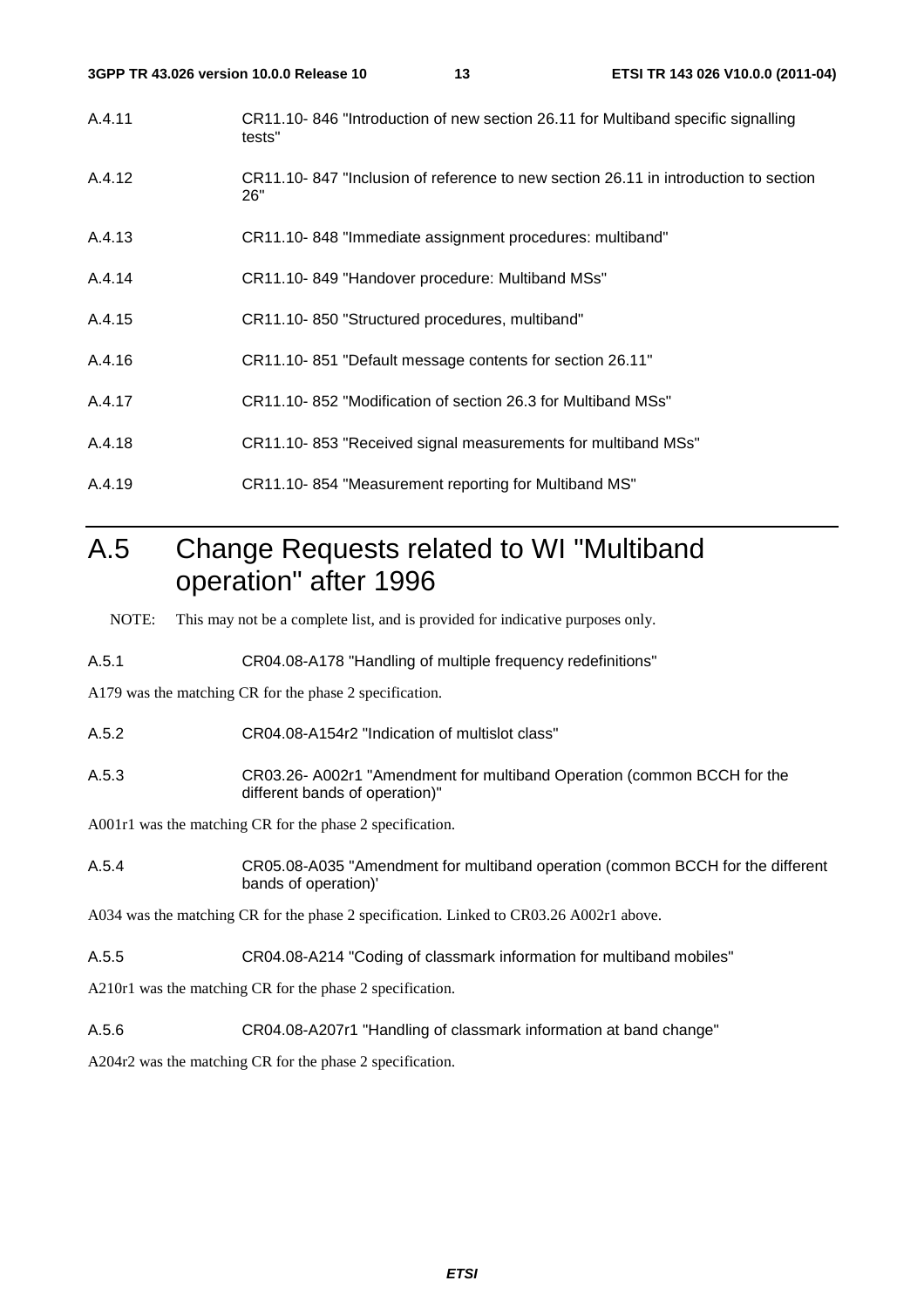- A.5.7 CR 04.08-A239r2 'Clarification of use of L2 Pseudo Length in SYSTEM INFORMATION messages' (phase 2 , release -95)
- A.5.8 CR 04.08-A238r2 'Clarification of use of L2 Pseudo Length in SYSTEM INFORMATION messages' (phase 2+, release -96)
- A.5.9 CR 09.94- A007r1 'Handling of new phase 2 BCCH and SACCH messages by phase 1 MS'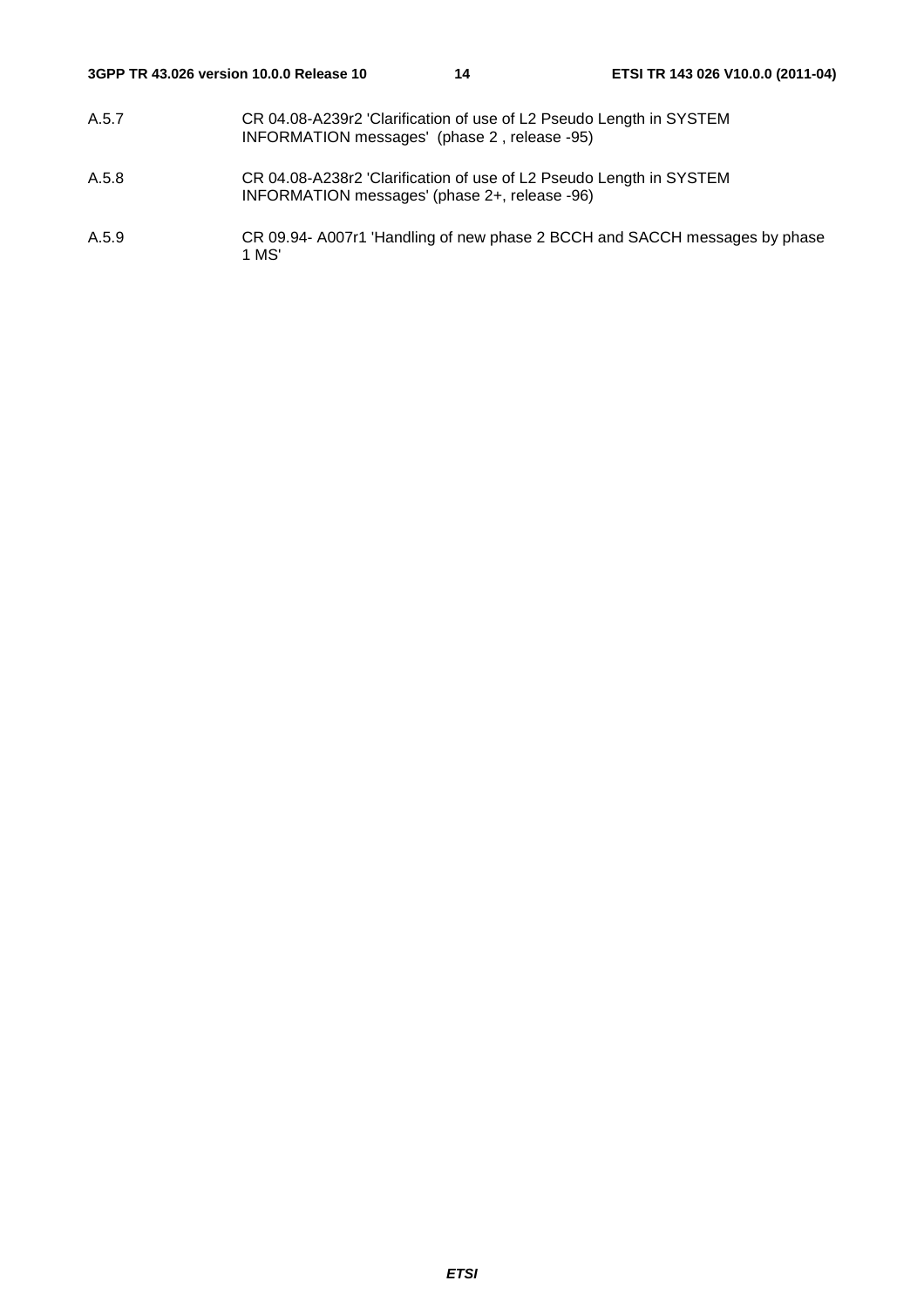# Annex B: Change History

| <b>Change history</b> |              |         |                            |                    |                         |  |
|-----------------------|--------------|---------|----------------------------|--------------------|-------------------------|--|
| SMG No.               | TDoc.<br>No. | CR. No. | <b>Section</b><br>affected | <b>New version</b> | <b>Subject/Comments</b> |  |
| SMG#23                |              |         |                            | 4.3.0              | Phase 2 version         |  |
| SMG#23                |              |         |                            | 5.2.0              | Phase 2+ version        |  |
| <b>SMG#27</b>         |              |         |                            | 6.0.0              | Release 1997 version    |  |
| <b>SMG#29</b>         |              |         |                            | 7.0.0              | Release 1998 version    |  |
| <b>SMG#31</b>         |              |         |                            | 8.0.0              | Release 1999 version    |  |

| <b>Change history</b> |                   |                    |  |     |                                               |            |            |
|-----------------------|-------------------|--------------------|--|-----|-----------------------------------------------|------------|------------|
| <b>Date</b>           | <b>TSG GERAN#</b> | <b>TSG Doc. CR</b> |  | Rev | Subject/Comment                               | <b>Old</b> | <b>New</b> |
| 2001-04               | 4                 |                    |  |     | Release 4 version                             |            | 4.0.0      |
| 2002-06               | 10                |                    |  |     | Release 5 version                             | 4.0.0      | 5.0.0      |
| 2002-07               |                   |                    |  |     | Editorial change in the front page (TS -> TR) | 5.0.0      | 15.0.1     |
| 2005-01               |                   |                    |  |     | Release 6 version                             | 5.0.1      | 6.0.0      |
| 2007-08               | 35                |                    |  |     | Release 7 version                             | 6.0.0      | 17.0.0     |
| 2008-12               | 40                |                    |  |     | Release 8 version                             | 7.0.0      | 18.0.0     |
| 2009-12               | 44                |                    |  |     | Release 9 version                             | 8.0.0      | 9.0.0      |
| 2011-03               | 49                |                    |  |     | Release 10 version                            | 9.0.0      | 10.0.0     |